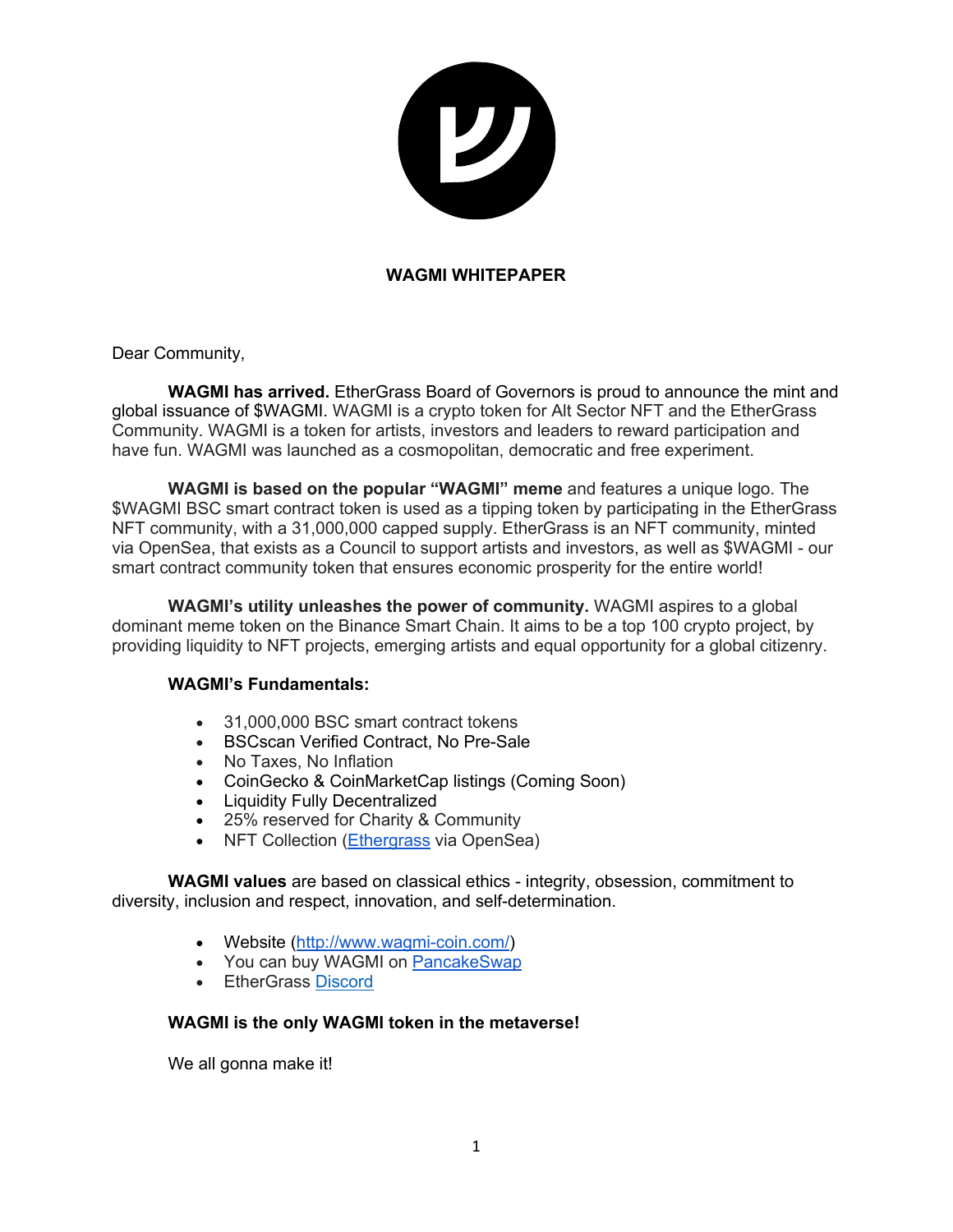

#### **WAGMI ROADMAP**





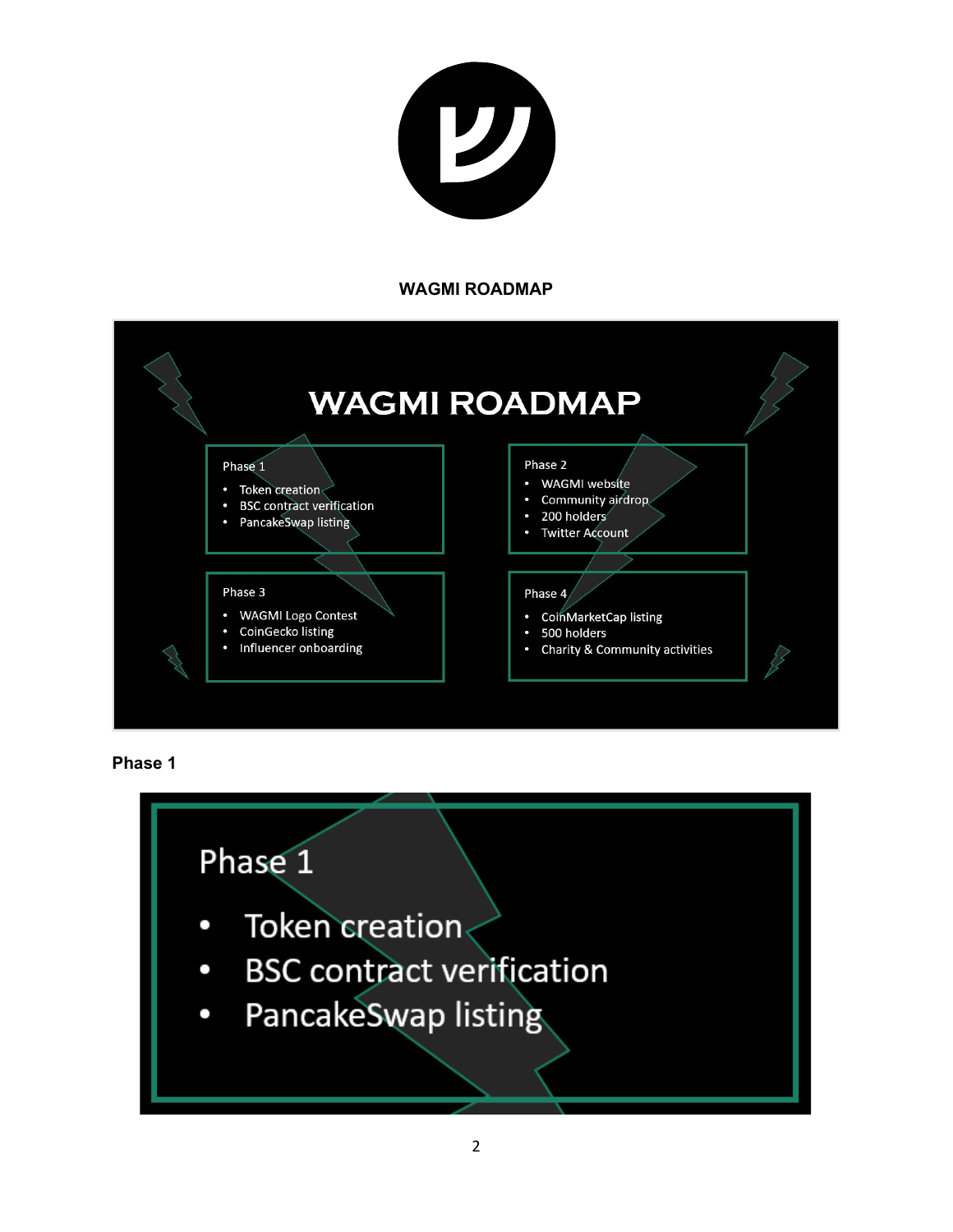

## **Phase 2**

## Phase 2

- WAGMI website
- Community airdrop  $\bullet$
- 200 holders  $\bullet$
- **Twitter Account**

## **Phase 3**

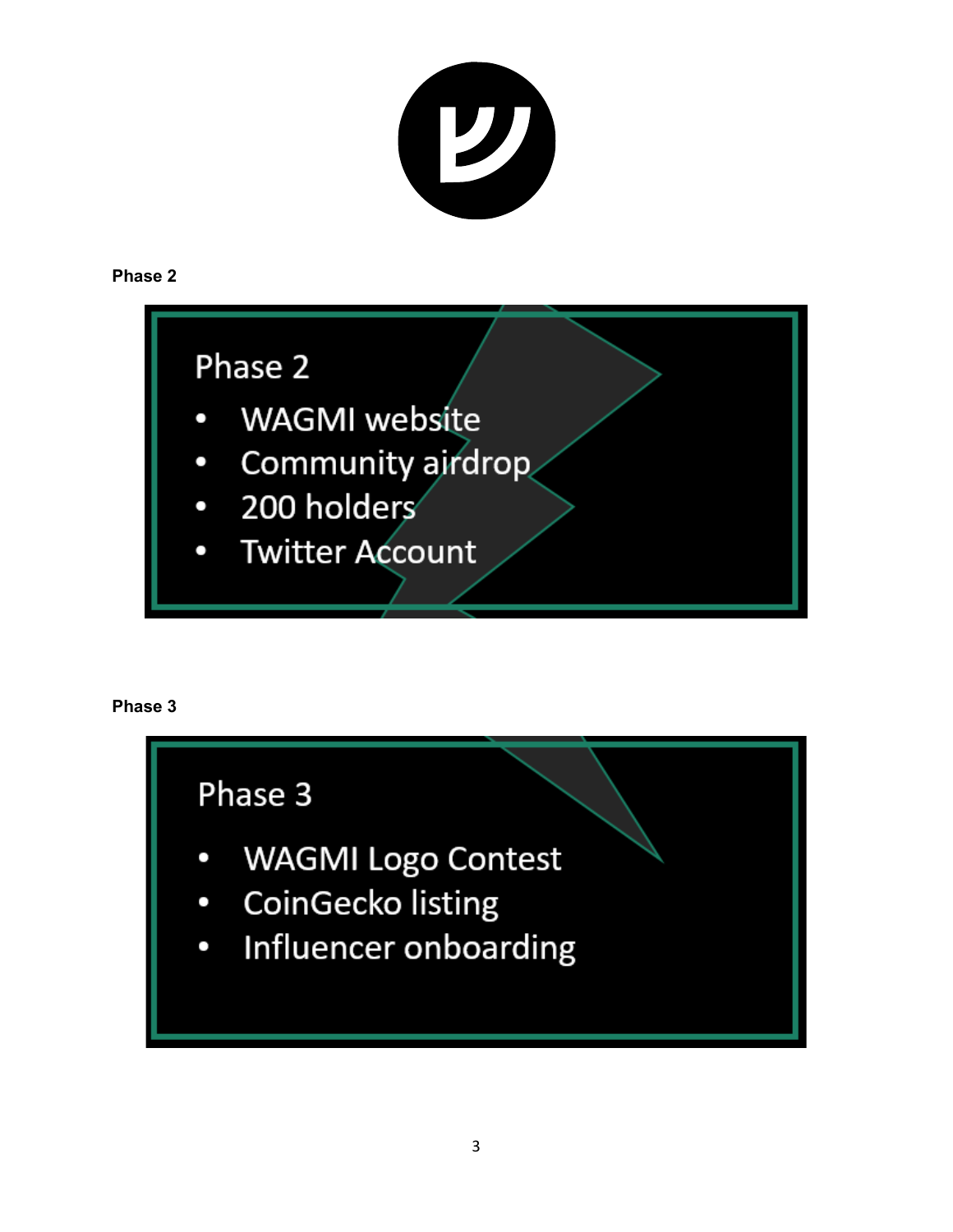

## **Phase 4**

# Phase 4

- CoinMarketCap listing
- 500 holders  $\bullet$
- Charity & Community activities  $\bullet$

## **WAGMI TOKENOMICS**